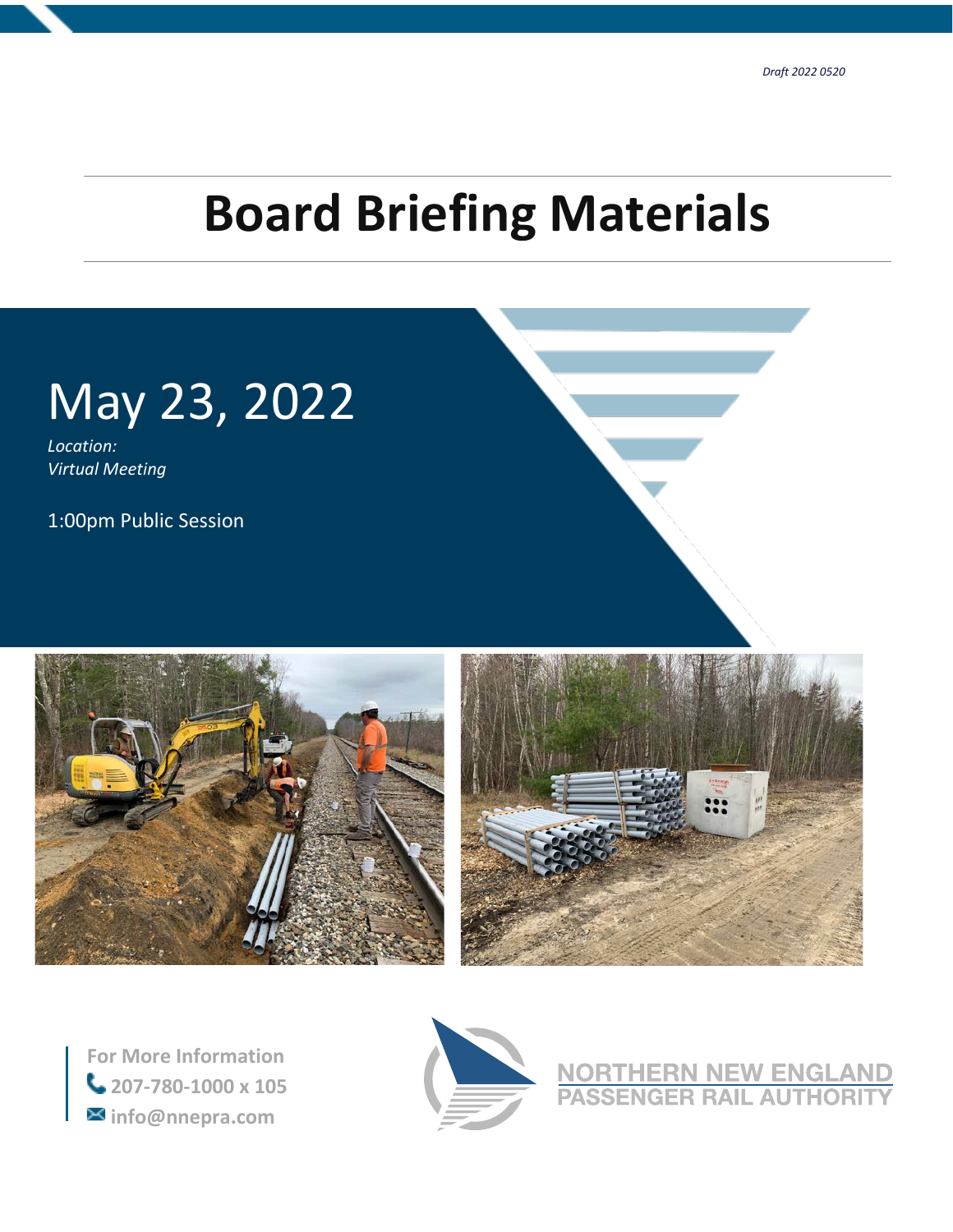# **NNEPRA FY2022 Strategic Workplan**

**NNEPRA was established under Maine law for the general purpose of supporting the operation of passenger rail service. (Section 8111). To accomplish this purpose, NNEPRA shall in part:**

- 1. Take all actions reasonably necessary to initiate, establish, or reinitiate regularly scheduled passenger rail service between points within this State and points within and outside this State. (Section 8003)
- 2. Seek and use all funds necessary to pay all expenses of this passenger rail service that are not met by fares and other funds or revenues. (Section 8006)
- 3. Set fares at reasonable levels to encourage the use of this service. (Section 8009)
- 4. Adopt a budget, make allocations and account transfers subject to the approval of Maine's Transportation Commissioner. (Section 8116)

**In fulfillment of these statutory expectations, and in recognition of the 20th Anniversary of Downeaster service, the NNEPRA Board of Directors adopts the following FY2022 workplan:**

- 1. Meet high standards for transportation safety including the provision of robust public health safeguards.
- 2. Maximize public awareness of the Downeaster service, attract new riders and retain existing riders through advertising, promotions, digital, traditional and earned media.
- 3. Support efforts to provide customers with a travel experience that consistently exceeds their expectations, delivers value and benefit, and contributes to a modern, integrated public transportation system.
- 4. Support the reduction of vehicle miles travelled and State climate change initiatives by improving service accessibility and quality by taking steps necessary to accomplish the following:
	- a. Extend double track and construct station improvements in Wells to improve service reliability, increase frequency and enhance efficiency.
	- b. Relocate the station in Portland to the railroad mainline to reduce travel times, improve access and operating efficiency.
	- c. Build a new station in Falmouth to improve access to I-95 and communities north of Portland.
	- d. Initiate passenger rail service on the Rockland Branch to expand access and provide traffic relief alternatives to coastal Route 1.
	- e. Prepare for new trainsets purchased by Amtrak which will replace legacy equipment and significantly reduce air emissions.
	- f. Collaborate with MaineDOT on studies and planning efforts associated with rail improvements and service expansions.
	- g. Participate as appropriate in national and regional planning initiatives to enhance access and connectivity.
- 5. Secure favorable terms for the continuation and expansion of passenger rail service to include the following:
	- a. Surface Transportation Board proceedings related to the Pan Am merger with CSX Transportation
	- b. Amtrak/NNEPRA operating agreement renewal
	- c. Downeaster Municipal Station agreement renewals
	- d. Portland Transportation Center agreement extension/renewal
- 6. Increase state and federal operational and capital funding opportunities:
	- a. Maximize the benefit of COVID-related assistance
	- b. Monitor federal discretionary grant opportunities including CRISI, RAISE, and State of Good Repair to supplement needs for applicable projects
	- c. Ensure NNEPRA is positioned to receive eligible federal funding made available through surface transportation reauthorization or supplemental infrastructure bills
	- d. Collaborate with MaineDOT to secure resources needed to leverage federal funding opportunities.

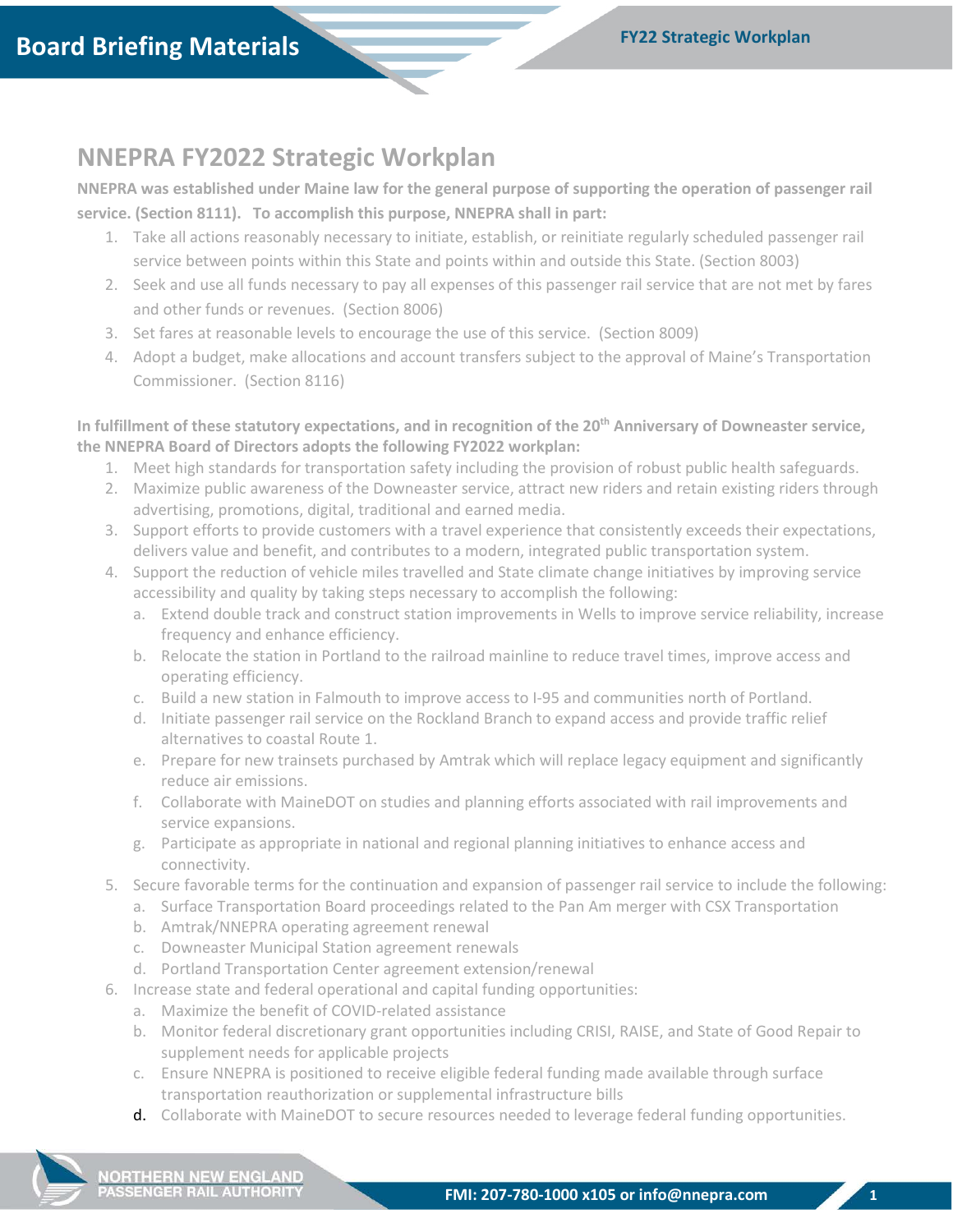## **NNEPRA BOARD of DIRECTORS**

#### *May 23, 2022*

**Northern New England Passenger Rail Authority**

## **Draft Agenda**

#### **1:00pm Public Session**

- Welcome and Introductions
- Public Comment
- Approval of Minutes from April 25, 2022 Board Meeting
- Nomination of Vice Chair
- Downeaster Performance Update
- Budget and Finance
	- o April Variance Report
	- o Overview of Draft FY23 Budget
- Marketing Update
- Project Updates
- Other Business
	- o Amtrak Service Agreement

**Next Meeting: June 27, 2022**



**2**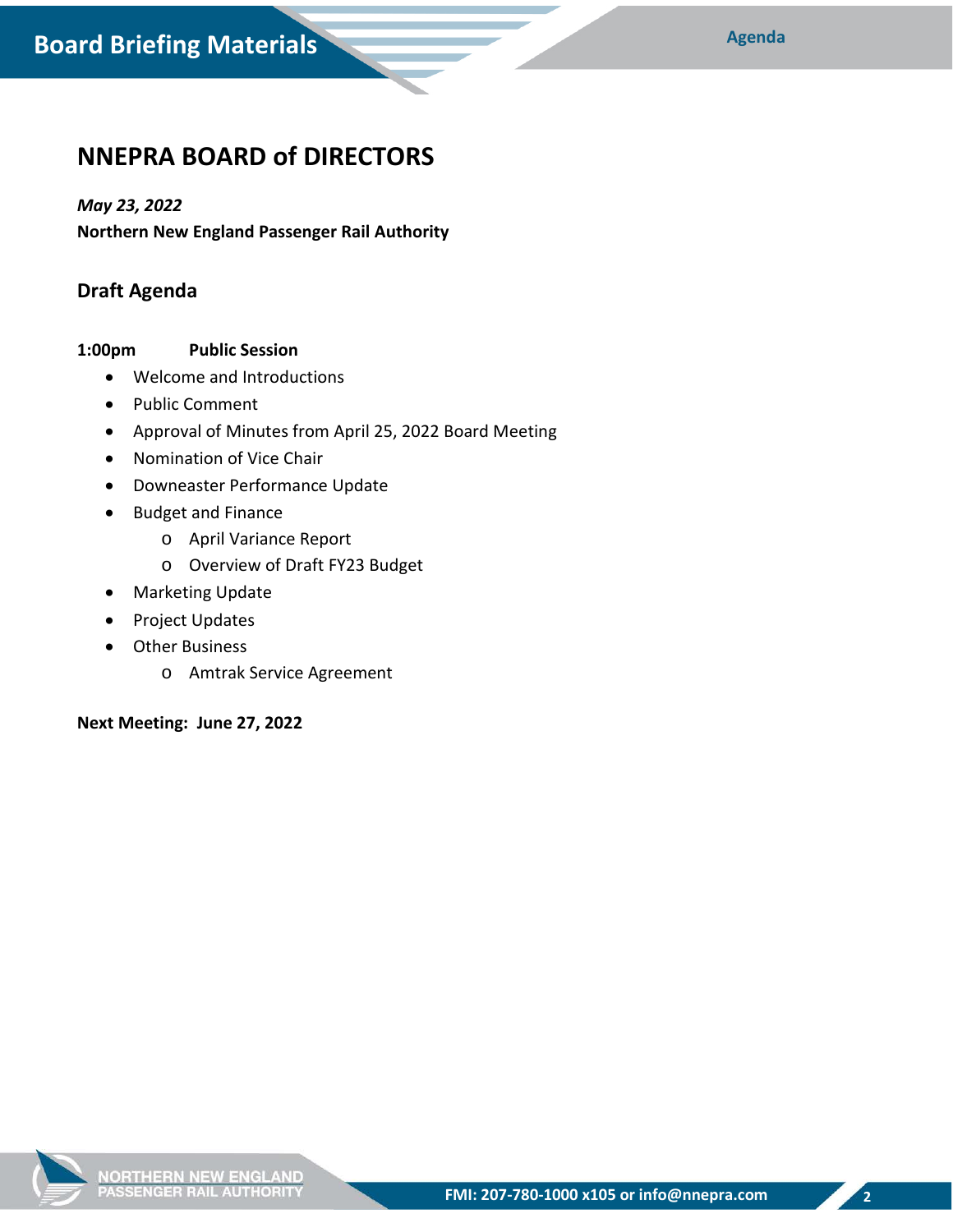

**Minutes of the Meeting of the Board of Directors Northern New England Passenger Rail Authority**

#### **April 25, 2022**

#### **Directors in Attendance via Zoom Teleconference:**

Chairman Jim Cohen, Chair; Mr. Alan Casavant; Ms. Carol Murray; Ms. Alison Harris; Mr. Steve Lyons; Mr. Bruce Van **2** Note;

#### **NNEPRA Staff in Attendance via Zoom Teleconference:**

Ms. Patricia Quinn; Mr. Brian Beeler; Mr. William Gayle; Ms. Leslie Guerrette; Mr. Stephen Houdlette; Mr. James Russell; Ms. Natalie Bogart.

#### **Interested Parties via Zoom Teleconference:**

Mr. Dana Knapp, Concord Coach Lines; Mr. Wayne Davis, TrainRiders Northeast; Mr. Nat Rosenblatt, Farrell, Rosenblatt & Russell; Mr. Steve Corcoran, Amtrak; Mr. Kevin Chittenden, Amtrak; Mr. Irwin Gratz, Maine Public Radio; Ms. Kathleen DeSilva, Rinck Advertising; Mr. Blaise Dupoy.

#### **OPENING REMARKS**

#### **Opened meeting at 1:00pm**

#### **Vote to Open Meeting and Enter Executive Session at 1:00pm**

• 1 MRS § 405(6)(C) and 23 MRS § 8115-A to discuss negotiations with Maine DOT and Midcoast Rail Service, Inc. regarding operating agreements.

#### **Motion to enter into Executive Session:**

Motion: Ms. Murry Seconded: Mr. Lyons Accepted: All

#### **Vote to end Executive Session and Enter Public Session at 1:31pm**

Motion: Ms. Murry Seconded: Mr. Lyons Accepted: All

William Gayle opened Public Session by Roll Call.

#### **PUBLIC COMMENT**

Chairman Cohen opened the floor to public comment. No public comments made.

#### **APPROVAL OF MINUTES**

#### **Motion to Approve the March 28, 2022 Minutes** Motion: Ms. Murray

**NORTHERN NEW ENGLAND** PASSENGER RAIL AUTHORITY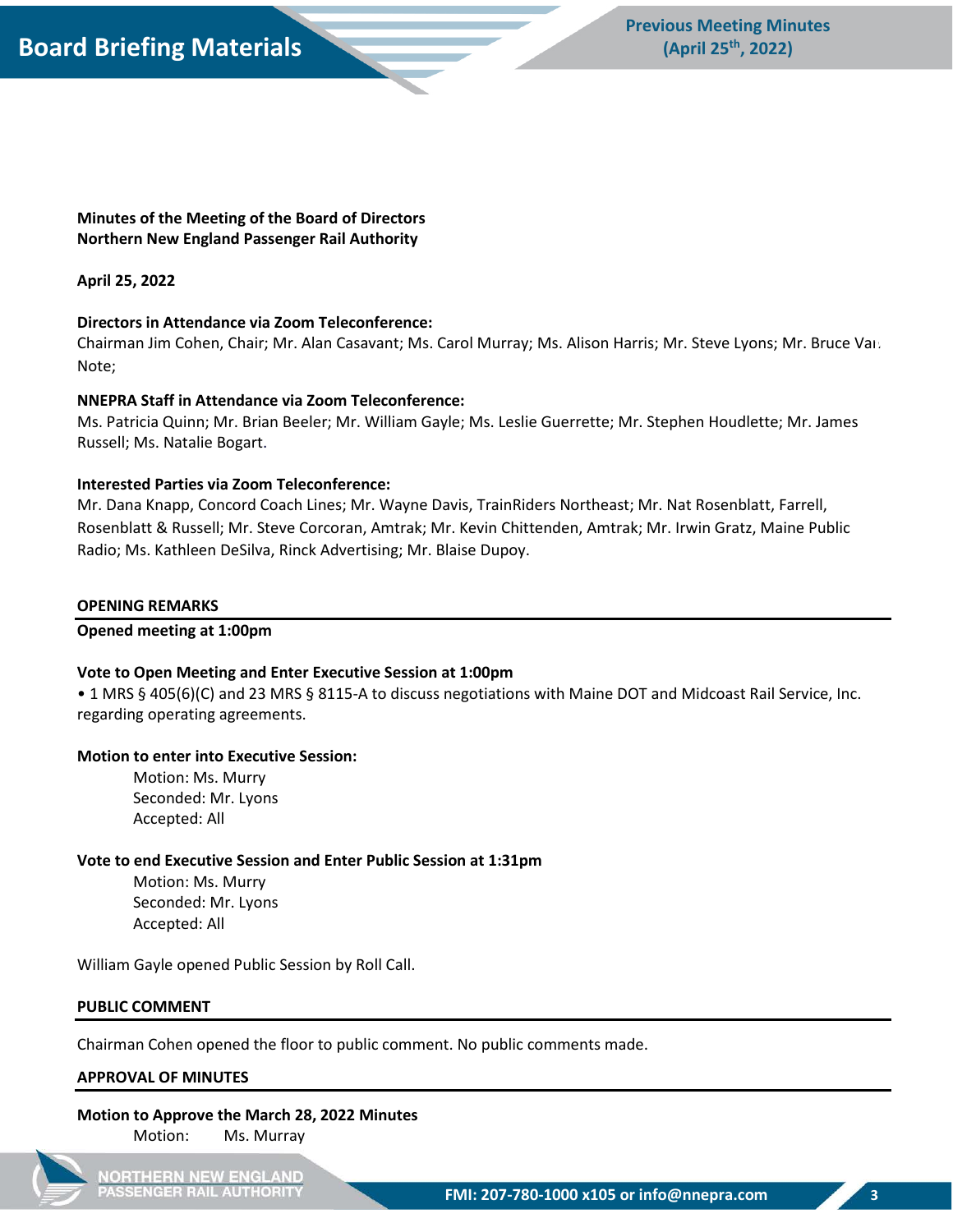

Seconded: Mr. Lyons Accepted: All

#### **OVERVIEW OF DOWNEASTER PERFORMANCE** – **Patricia Quinn**

Patricia Quinn provided an overview of Downeaster ridership and revenue.

Brian Beeler provided an update on the Downeaster Cafe highlighting the retirement of Café manager, Ralph Cuszak from NexDine noting that he has been a tremendous asset who will be missed. Mr. Beeler also reported that Amtrak has been gathering information about the at-seat Café ordering app which NexDine has developed for the Downeaster and has met with NexDine and NNEPRA staff to discuss development of a nationwide implementation.

#### **VARIANCE REPORT**– **Leslie Guerrette**

Leslie Guerrette reviewed the March 2022 budget variance report.

Director Harris asked what was included in "Other Revenue" line item. Patricia Quinn noted it was largely related to credit card royalties.

#### **Motion to Approve the March Variance Report**

 Motion: Ms. Murray Seconded: Mr. Lyons Accepted: All

#### **MARKETING UPDATE** – **Natalie Bogart**

- Natalie Bogart provided the marketing update noting that a new Downeaster marketing campaign featuring passenger testimonials is scheduled to launch in mid-May. Natalie also reported that she participated in the GPCOG "Ride with Me" event developed to enable people with transportation barriers to share their experience, perspectives, and ideas and to enable decision-makers to get first-hand insight into the challenges experienced by community members with transportation barriers. Natalie travelled with a transit-dependent senior citizen who was pleasantly surprised by the ease and accessibility of the Downeaster itself, but noted she was not able to ride on a regular basis because of the lack of transit connections between her home and the Downeaster station. The proposals received by in response to NNEPRA's RFP for an advertising agency are under review.
- Brian Beeler reported that he recently hosted a familiarization trip so members of the Brunswick Downtown Association could experience the Downeaster and North Station. Director Harris participated and noted how helpful the trip was including the excellent customer service provided by Ralph.
- Natalie also mentioned that the Downeaster spring schedule will take effect on May 14. The only change is the start of seasonal service to Old Orchard Beach.

#### **PROJECT UPDATE**– **Patricia Quinn**

James Russell provided an overview of the Wells Area Improvement Project highlighting the relocation of fiber optic cable by AT&T's contractor would delay some of the track bed work Shaw Brother's is doing, but that the overall schedule should not be impacted significantly. Bids for long lead procurement items including rail and turnouts came in higher than anticipated due to inflation. Purchase orders for the materials have been issued and with delivery of rail expected in December and turnouts in spring 2023.



**IORTHERN NEW ENGLAND ASSENGER RAIL AUTHORITY**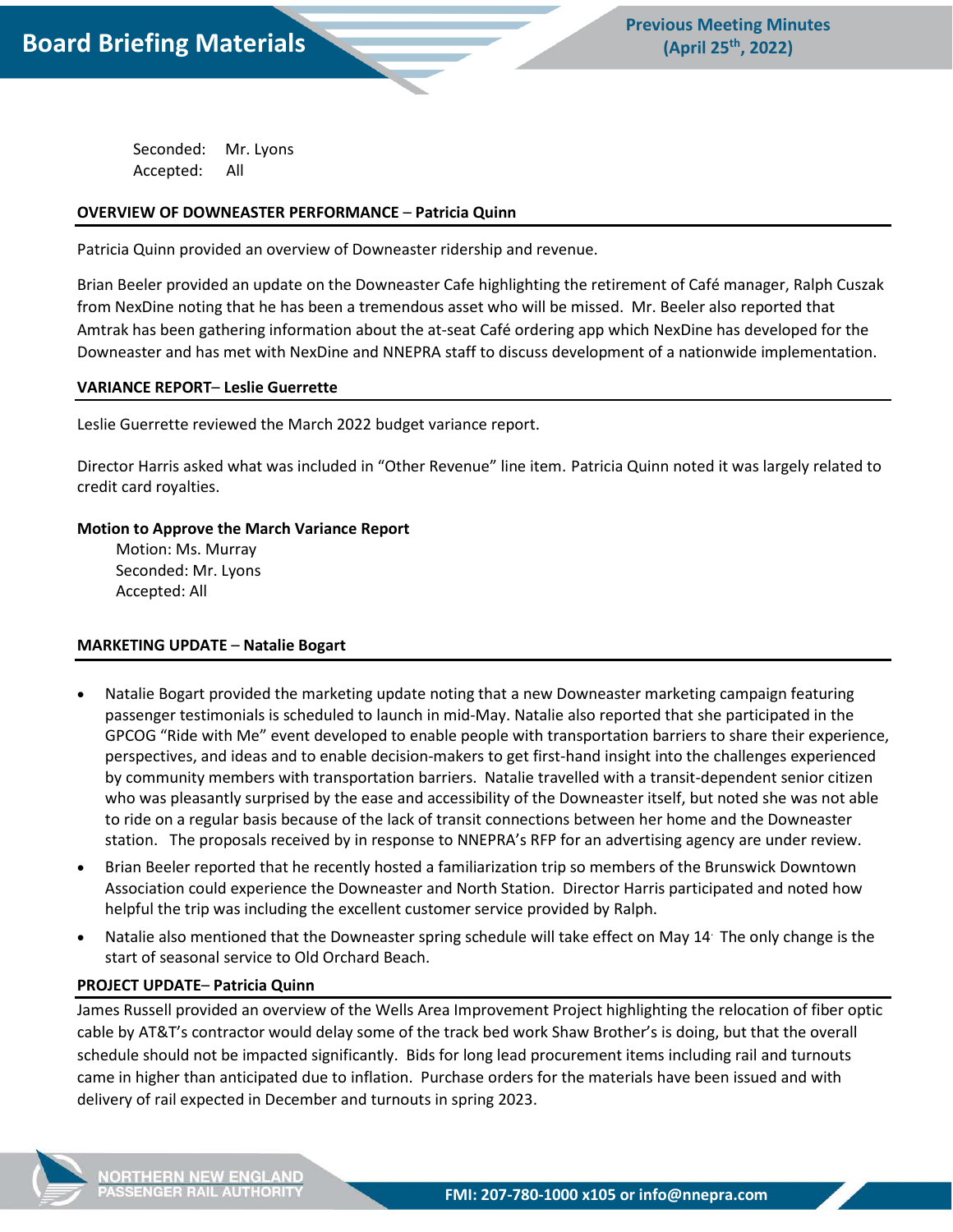Chair Cohen asked a clarifying question on the utility relocation and James replied the utility has a lease agreement with the host railroad.

#### **OTHER BUSINESS – Patricia Quinn**

Chair Cohen asked how the recent court decision lifting the mask mandate on public transportation has impacted service. Patricia Quinn noted that this was news to everyone at the same time and Steve Corcoran, Amtrak, stated there has been no negative feedback on regarding the lifting of the mask mandate to date. Chair Cohen asked if the spike in the price of fuel would lead to a surcharge on ticket prices. Patricia Quinn responded that surcharges have not imposed during past periods of inflating noting that increases in fuel prices tend to have a positive impact on ridership.

Patricia Quinn provided an update highlighting that the PACTS Policy Board voted (11-9) to approve an allocation of emergency ARPA funding developed by PACTS staff without consultation with transit agencies. Six of seven transit agencies opposed the motion. NNEPRA has not yet signed the split letter.

Patricia Quinn reported that discussions with Midcoast Rail Service related to the potential for passenger rail service on the Rockland Branch have continued, noting that many details still need to be finalized before service can begin including schedule, crews, service levels and cost. The staff recommendation is to continue negotiations and efforts to pursue a pilot program.

Chair Cohen noted this issue was discussed in Executive Session and asked the Board to reaffirm the direction.

**Motion to authorize the Executive Director and Staff to continue to work in partnership the Maine Department of Transportation and Midcoast Rail Service, Inc. to explore establishing a pilot passenger rail service between Brunswick and Rockland.** 

Motion: Director Harris Seconded: Murray Accpeted: All

#### **PUBLIC COMMENT**

Chairman Cohen opened the floor to public comment.

There was no public comment.

Meeting adjourned via roll call vote.

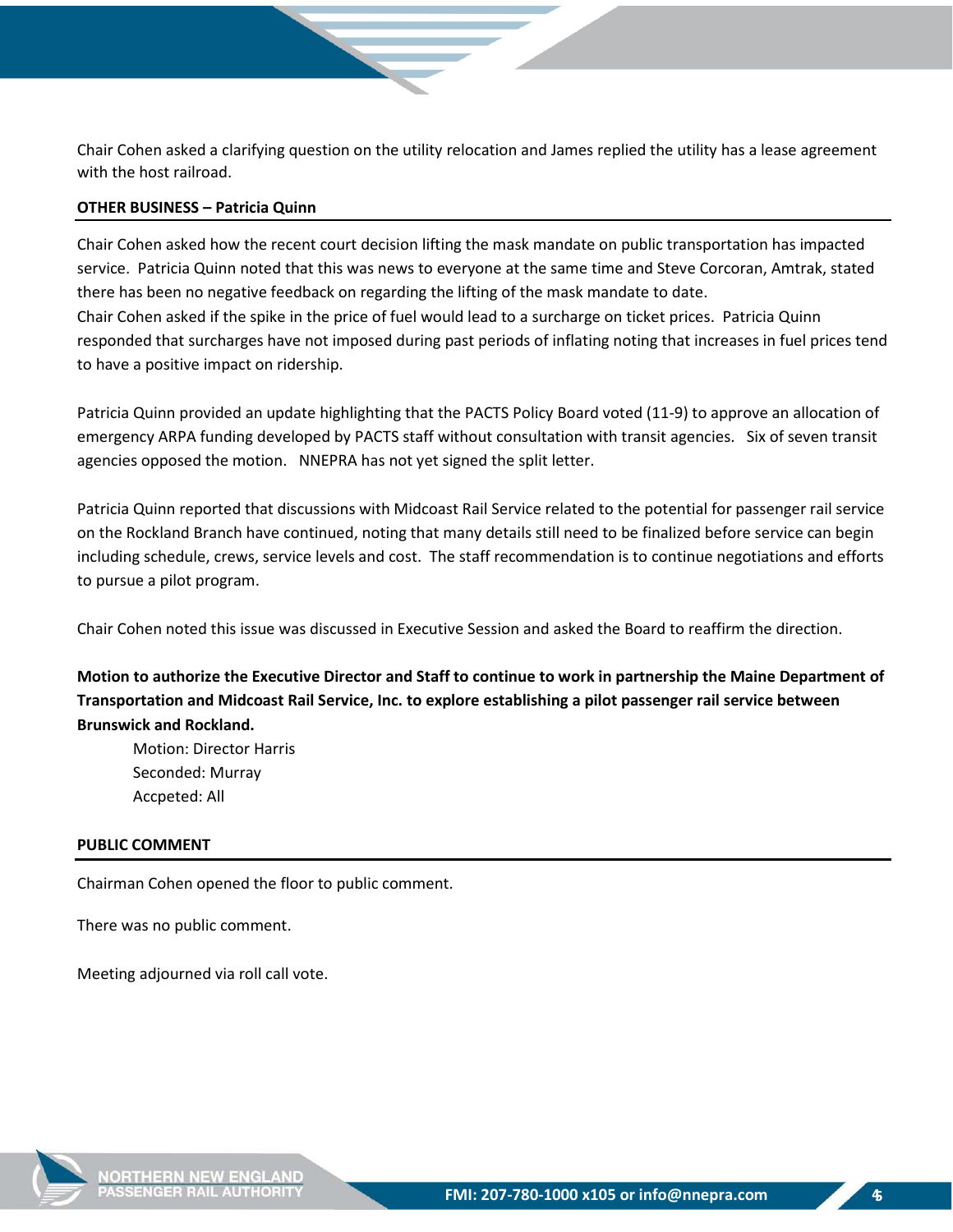## **Downeaster FY2022 Performance to Date**

| <b>Downeaster Performance Metrics - Last 12 Months</b> |             |               |                  |          |          |                |               |                  |          |  |  |  |
|--------------------------------------------------------|-------------|---------------|------------------|----------|----------|----------------|---------------|------------------|----------|--|--|--|
|                                                        |             |               | <b>Ridership</b> |          |          | <b>Revenue</b> |               |                  |          |  |  |  |
| Period                                                 | <b>FY</b>   | <b>Actual</b> | <b>Budget</b>    | Variance | vs. 2019 | <b>Actual</b>  | <b>Budget</b> | <b>Variance</b>  | \$/Rider |  |  |  |
| Apr 22                                                 | <b>FY22</b> | 37,745        | 29,867           | 7,878    | 78%      | \$768,036      | \$552,538     | \$<br>215,499    | \$20.35  |  |  |  |
| <b>Mar 22</b>                                          | <b>FY22</b> | 31,519        | 28,188           | 3,331    | 67%      | \$657,202      | \$521,470     | \$<br>135,732    | \$20.85  |  |  |  |
| Feb <sub>22</sub>                                      | <b>FY22</b> | 27,600        | 24,653           | 2,947    | 68%      | \$527,474      | \$456,072     | \$.<br>71,402    | \$19.11  |  |  |  |
| <b>Jan 22</b>                                          | <b>FY22</b> | 20,396        | 22,594           | $-2,198$ | 54%      | \$407,690      | \$417,993     | \$<br>(10, 303)  | \$19.99  |  |  |  |
| <b>Dec 21</b>                                          | <b>FY22</b> | 28,966        | 23,481           | 5,485    | 63%      | \$604,116      | \$434,406     | \$<br>169,710    | \$20.86  |  |  |  |
| <b>Nov 21</b>                                          | <b>FY22</b> | 32,722        | 25,562           | 7,160    | 69%      | \$617,699      | \$472,905     | \$<br>144,794    | \$18.88  |  |  |  |
| <b>Oct 21</b>                                          | <b>FY22</b> | 37,383        | 25,308           | 12,075   | 74%      | \$748,767      | \$474,517     | \$<br>274,250    | \$20.03  |  |  |  |
| <b>Sep 21</b>                                          | <b>FY22</b> | 32,682        | 23,648           | 9,034    | 68%      | \$632,226      | \$443,404     | \$<br>188,822    | \$19.34  |  |  |  |
| <b>Aug 21</b>                                          | <b>FY22</b> | 38,534        | 32,632           | 5,902    | 63%      | \$751,210      | \$611,859     | \$<br>139,351    | \$19.49  |  |  |  |
| <b>Jul 21</b>                                          | <b>FY22</b> | 37,260        | 30,536           | 6,724    | 68%      | \$726,323      | \$ 572,553    | \$<br>153,770    | \$19.49  |  |  |  |
| <b>FY22 To Date</b>                                    |             | 324,807       | 266,470          | 58,337   | 67%      | \$6,440,744    | \$4,957,717   | \$1,483,027      | \$19.83  |  |  |  |
| <b>Jun 21</b>                                          | <b>FY21</b> | 25,668        | 27,000           | $-1,332$ | 53%      | \$515,857      | \$459,000     | \$<br>56,857     | \$20.10  |  |  |  |
| May 21                                                 | <b>FY21</b> | 18,643        | 26,350           | $-7,707$ | 42%      | 379,959<br>Ś.  | 447,950<br>Ś. | \$.<br>(67, 991) | \$20.38  |  |  |  |

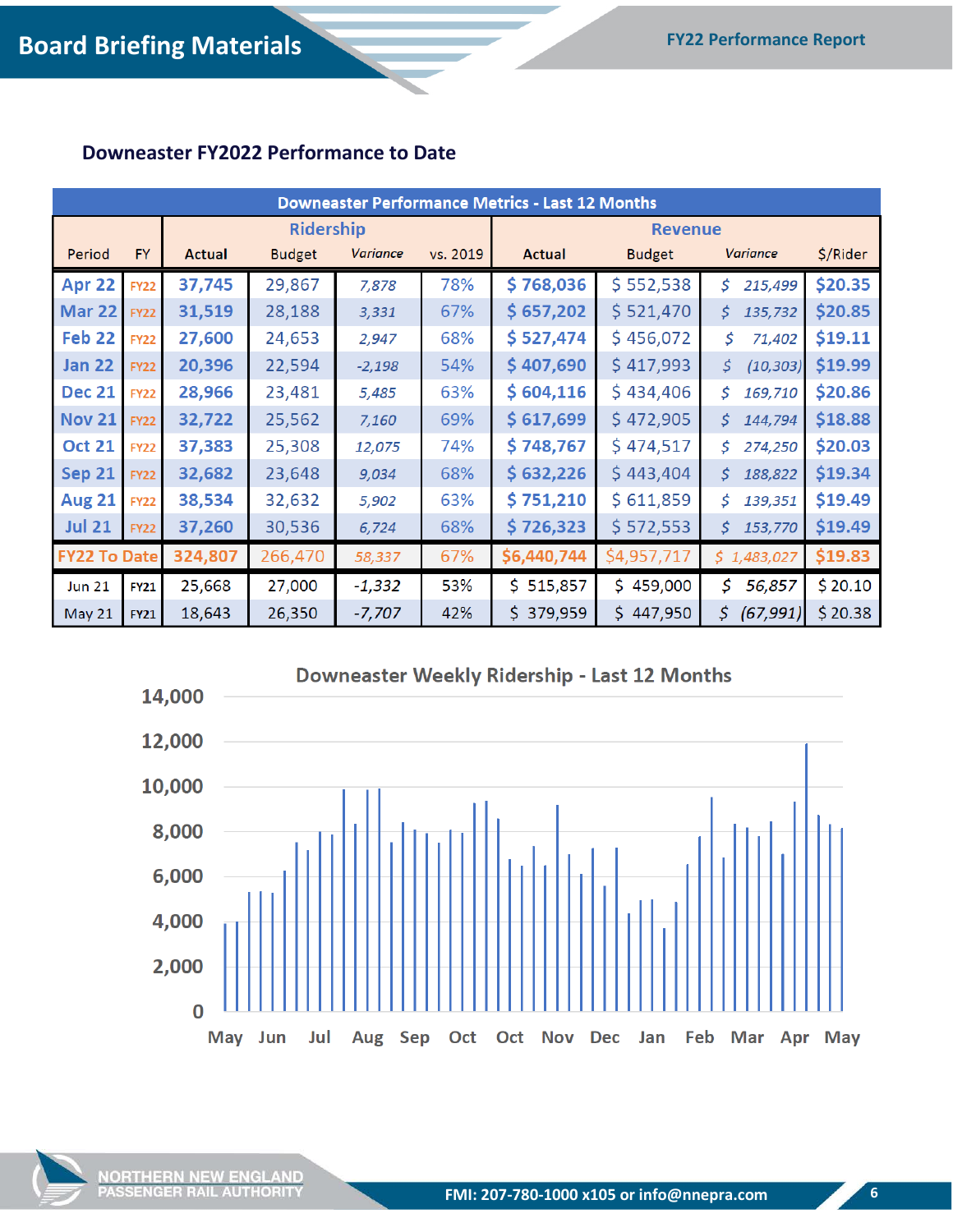# **Board Briefing Materials FY22 Performance Report**

| <b>Downeaster Performance Metrics - Last 12 Months</b> |             |               |              |                  |                            |                         |            |    |  |  |
|--------------------------------------------------------|-------------|---------------|--------------|------------------|----------------------------|-------------------------|------------|----|--|--|
|                                                        |             | <b>Trains</b> | Passenger    |                  | <b>On Time Performance</b> | <b>Downeaster Café</b>  | <b>CSI</b> |    |  |  |
| Period                                                 | <b>FY</b>   | Operated      | <b>Miles</b> | <b>End Point</b> | Customer                   | Capture Ratio Check AVG |            |    |  |  |
| <b>Apr-22</b>                                          | <b>FY22</b> | 300           | 3,382,824    | 83%              | 90%                        | 16%                     | \$8.54     | 91 |  |  |
| <b>Mar 22</b>                                          | <b>FY22</b> | 310           | 2,947,118    | 77%              | 82%                        | 18%                     | 58.22      | 90 |  |  |
| <b>Feb-22</b>                                          | <b>FY22</b> | 280           | 2,521,546    | 75%              | 81%                        | 16%                     | \$8.66     | 91 |  |  |
| <b>Jan 22</b>                                          | <b>FY22</b> | 310           | 1,858,131    | 79%              | 88%                        | <b>19%</b>              | \$8.78     | 88 |  |  |
| <b>Dec-21</b>                                          | <b>FY22</b> | 308           | 2,568,592    | 87%              | 91%                        | 18%                     | \$8.60     | 94 |  |  |
| <b>Nov 21</b>                                          | <b>FY22</b> | 297           | 2,566,478    | 66%              | 76%                        | 16%                     | 57.85      | 85 |  |  |
| <b>Oct-21</b>                                          | <b>FY22</b> | 306           | 3,257,121    | 71%              | 79%                        | <b>17%</b>              | \$8.03     | 88 |  |  |
| <b>Sep 21</b>                                          | <b>FY22</b> | 296           | 2,730,658    | 70%              | 81%                        | <b>17%</b>              | \$8.43     | 88 |  |  |
| <b>Aug-21</b>                                          | <b>FY22</b> | 306           | 3,287,802    | 66%              | 77%                        | 20%                     | 58.27      | 89 |  |  |
| <b>Jul 21</b>                                          | <b>FY22</b> | 298           | 3,208,359    | 64%              | 73%                        | 19%                     | \$8.38     | 89 |  |  |

Delay Intensity (By Rider)





NORTHERN NEW ENGLAND<br>PASSENGER RAIL AUTHORITY

**7**